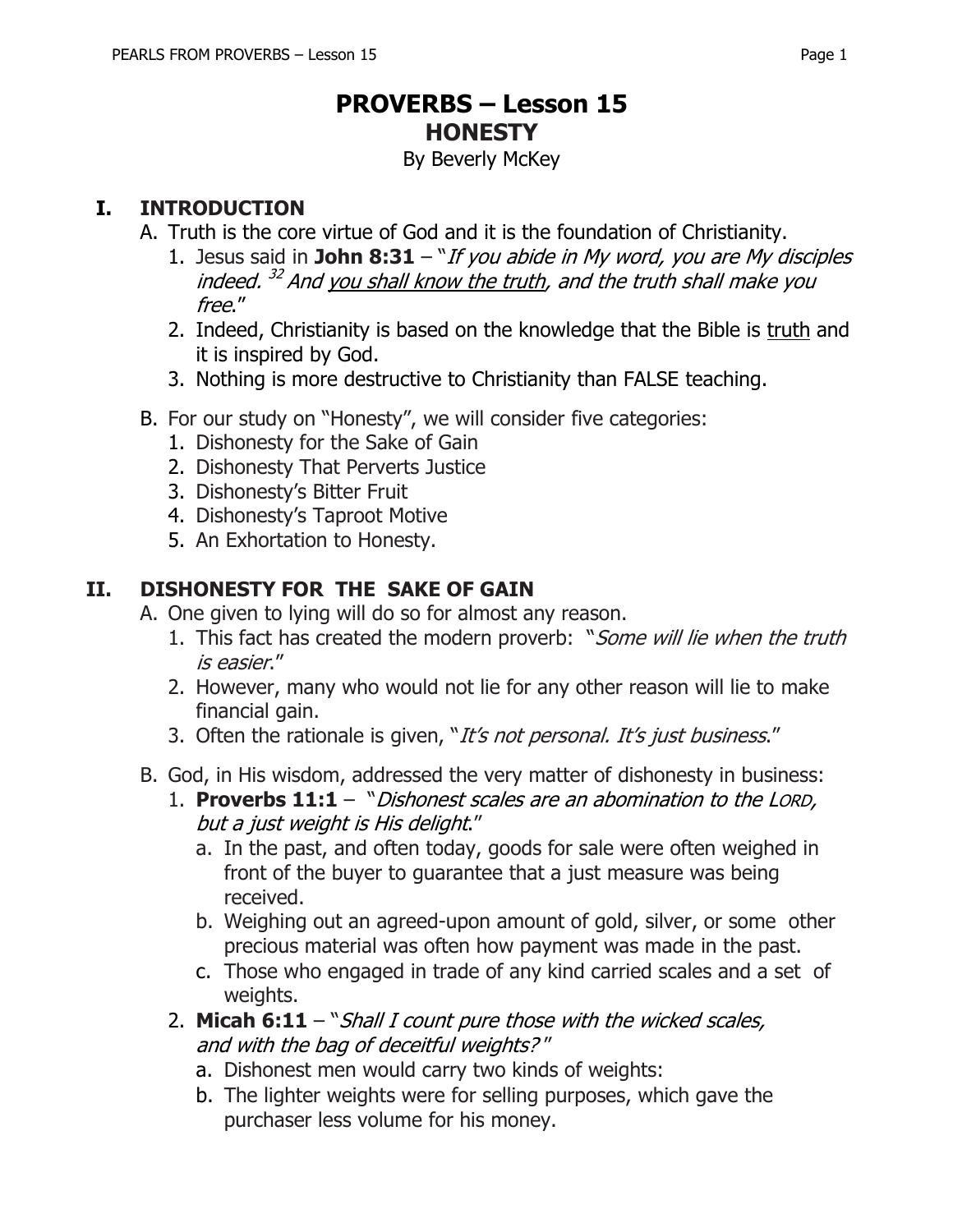- c. The heavier weights were for buying. When he wanted to purchase goods that were to be weighed, he used heavier weights to ensure that he would get more than he was paying for.
- d. So, the very tools (scales and weights) that were created to ensure fair trade was changed into a tool for dishonesty.
- e. Isn't it fascinating how almost any great invention created for the benefit of mankind can also be modified to bring about evil.
- f. The mind of mankind is worldly in nature and gravitates toward evil unless that mind is centered upon God and godly values.
- C. Honesty in our business life was so important to God that these instructions were part of the Law of Moses:
	- 1. **Leviticus 19:35-36**  "You shall do no injustice in judgment, in <u>measurement of length</u>, <u>weight</u>, or <u>volume</u>. <sup>36</sup> You shall have honest scales, honest weights, an honest ephah, and an honest hin: I am the LORD your God, who brought you out of the land of Egypt."
		- a. An ephah is a dry measure equal to a bushel.
		- b. A hin is a liquid measure equal to 5.5 quarts.
	- 2. **Deuteronomy 25:13-16** <sup>"13</sup> You shall not have in your bag differing weights, a heavy and a light. <sup>14</sup> You shall not have in your house differing measures, a large and a small. <sup>15</sup> You shall have a perfect and just weight, a perfect and just measure, that your days may be lengthened in the land which the Lorp your God is giving you. <sup>16</sup> For all who do such things, all who behave unrighteously, are an abomination to the LORD your God."
	- 3. Sadly, these dishonest merchants even cheated the poor, those who could little afford to pay higher prices or get less than they paid for.
	- 4. The Jews in the time of Amos, the prophet, were so wicked that they spent their holy celebrations and days of worship saying, "When will this be over so we can go back to selling."
		- a. **Amos 8:5-6** "Hear this, you who swallow up the needy, and make the poor of the land fail, 5 saying: *'When will the New Moon be past, that we may sell grain? And the Sabbath, that we may trade wheat? Making the ephah small and the shekel large, falsifying the scales by deceit, <sup>6</sup> that we may buy the poor for silver, and the needy for a pair of sandals — even sell the bad wheat?'* "
		- b. They were so greedy for dishonest gain that they considered the time set aside for worship an interruption in their wheeling and dealing.
		- c. This is why Solomon wrote: **Proverbs 11:1**  "Dishonest scales are an abomination to the LORD, but a just weight is His delight."
		- d. The word "abomination" means "*disgrace, obscenity, outrage, evil*."
			- 1) It is not a trivial matter to cheat the customer in business, falsely report your income, misrepresent the quality of your product or charge outrageous prices to those who can least afford it.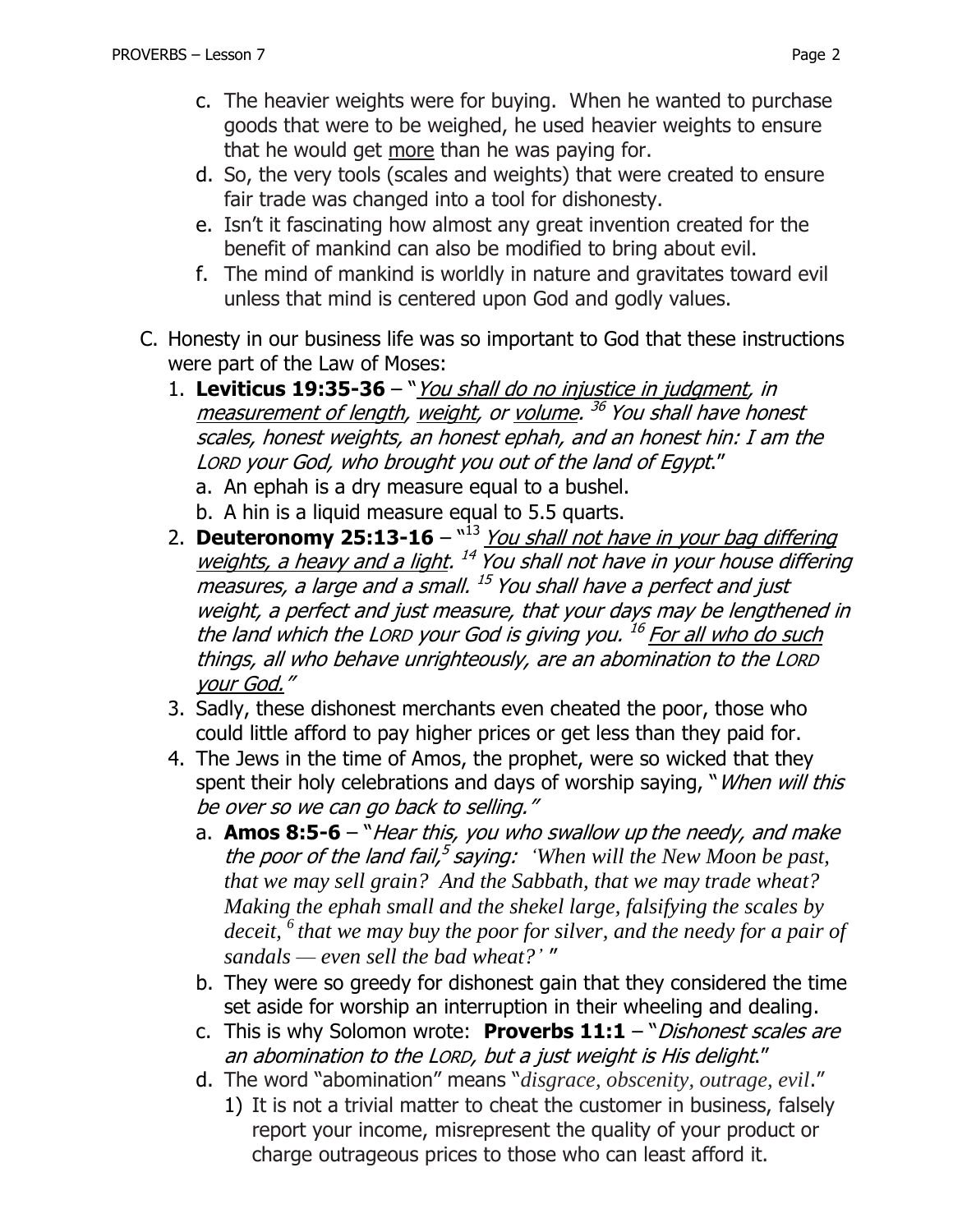- 2) It is also an abomination for employees to rob their employer by taking company property for personal use or to cheat the employer by lazy, unproductive work habits.
- D. Dishonesty may seem to be the path to quick and easy wealth, but it must not be done by those who serve God. Trading your soul for monetary gain is not a "good deal" at all.
	- 1. **Proverbs 16:8**  "Better is a little with righteousness than vast revenues without justice."
		- a. To trade righteousness for money is the worst bargain anyone can strike.
		- b. The dishonest man may collect material wealth, but righteousness is the only treasure that lasts.
	- 2. **Proverbs 10:2**  "Treasures of wickedness profit nothing, but righteousness delivers from death."
	- 3. Solomon predicts that the schemes of the dishonest often backfire and get the opposite result.
		- a. **Proverbs 22:16** "*He who oppresses the poor to increase his* riches, and he who gives to the rich, will surely come to poverty."
		- b. **Proverbs 21:6** "Getting treasures by a lying tongue is the fleeting fantasy of those who seek death."
	- 4. **Jeremiah 17:11**  "As a partridge that broods but does not hatch, so is he who gets riches, but not by right; it will leave him in the midst of his days, and at his end he will be a fool."
		- a. Jeremiah gives an example of a bird that sits on a nest protecting eggs that will never hatch, which is a waste of time.
		- b. So, life is for the person who spends his life working for dishonest gain. In the end it is all in vain because his soul faces eternal death.
		- c. Eventually he finds himself without the things he desires in this life, nor the things he needs for eternity.
	- 5. Many justify their dishonest business practices by saying that it is just not possible for them to stay in business without "cutting a corner here and there."
		- a. That is not true! If one is engaged in a lawful and upright business, dishonesty is not necessary.
		- b. The real problem is that such a business person finds himself never satisfied with his profits and always wants more and more.
		- c. It is this greed for profit that causes some to reduce the quality and the quantity of the products he sells in order to increase profits.
		- d. If someone**'**s business offers a needed service and provides a high quality the public will line up to get that service.
		- e. Parents must begin with their young children to teach them the value of working at an honorable job.
			- 1) One that will never require them to compromise their religious values in order to succeed.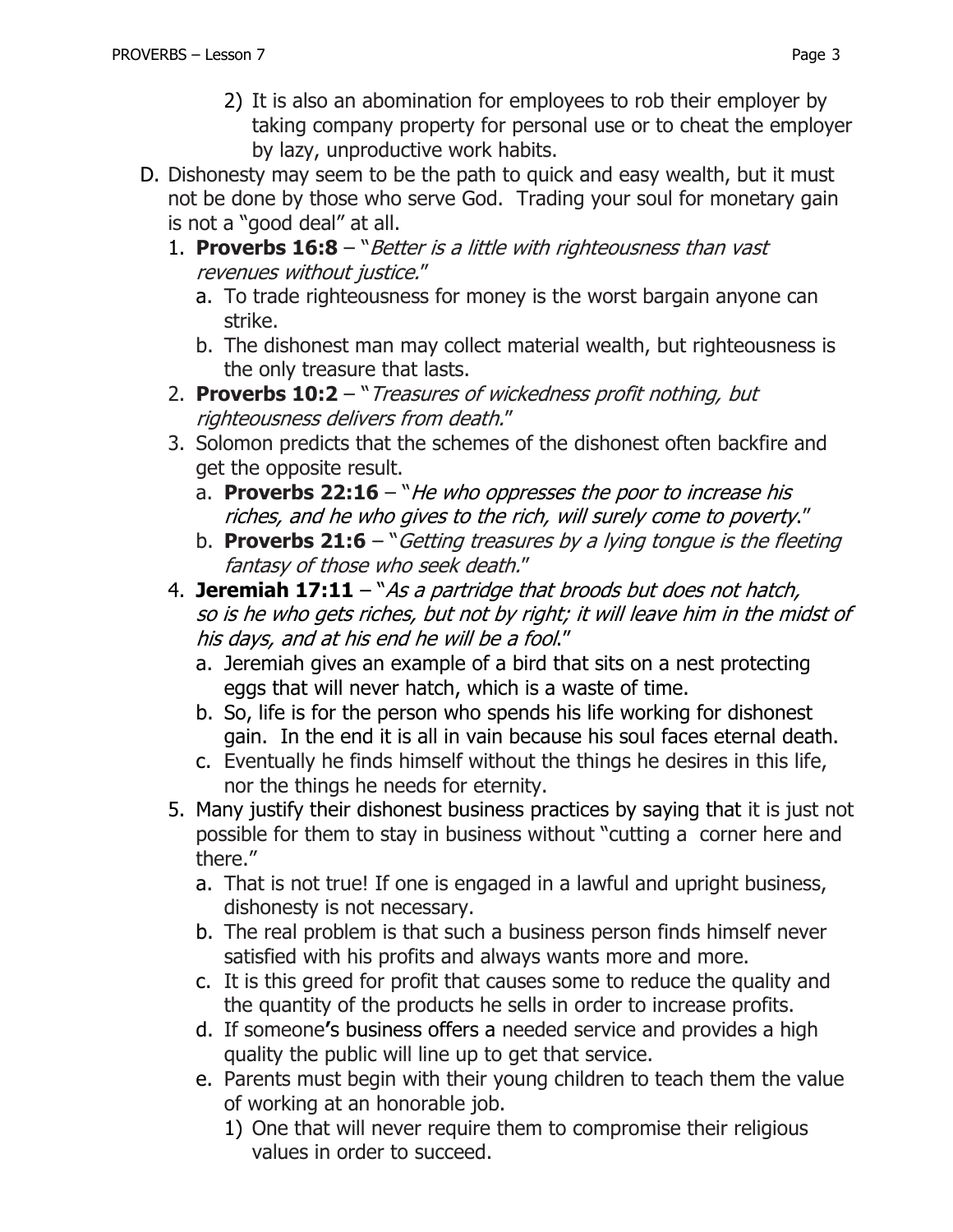2) We must constantly remind them what Jesus said in **Matt. 6:33**: "...seek first the kingdom of God and His righteousness, and all these things shall be added to you."

#### **III. DISHONESTY THAT PERVERTS JUSTICE**

- A. A second area addressed by many of the Proverbs is the practice of dishonesty by witnesses and judges who seek to pervert judgment.
	- 1. Man has instituted many different systems of justice, each with its own strengths and weaknesses.
	- 2. However, no system can produce judgment when its participants substitute dishonesty for the truth.
	- 3. Justice is part of the nature of God. Because of that, Solomon has much to say about the obligation to be just.
	- 4. Justice depends upon truth, therefore, a false witness is corrupts justice.
		- a. Solomon defines a true witness as one who will not lie:
			- 1) **Proverbs 14:5**  "A faithful witness does not lie, but a false witness will utter lies."
			- 2) Notice that a false witness is not defined as one who has lied or is lying but as one who will lie.
			- 3) If there are circumstances in which a man will lie, he, by God's definition, is a false witness.
			- 4) Honesty is not situational and it is not relative.
			- 5) **Proverbs 12:17** "He who speaks truth declares righteousness, but a false witness, deceit."
				- a) A person who cannot be relied on always to tell the truth cannot be relied on ever to tell the truth.
				- b) The reason for this is that righteousness and deceit are mutually exclusive.
				- c) Ina righteous person, the truth and a lie cannot reside in the same tongue.
			- 6) James taught this same principle in **James 3:11-12** :
				- **"** 8 But no man can tame the tongue. It is an unruly evil, full of deadly poison. <sup>9</sup> With it we bless our God and Father, and <u>with it</u> we curse men, who have been made in the similitude of God.  $10$  Out of the same mouth proceed blessing and cursing. My brethren, these things ought not to be so. <sup>11</sup> Does a spring send forth fresh water and bitter from the same opening? <sup>12</sup> Can a fig tree, my brethren, bear olives, or a grapevine bear figs? Thus no spring yields both salt water and fresh.**"**
		- b. No matter what his claim, the false witness is further described in **Proverbs 19:28** – "A disreputable witness scorns justice, and the mouth of the wicked devours iniquity."
			- 1) He perverts judgment with his lying tongue because he has no respect for justice.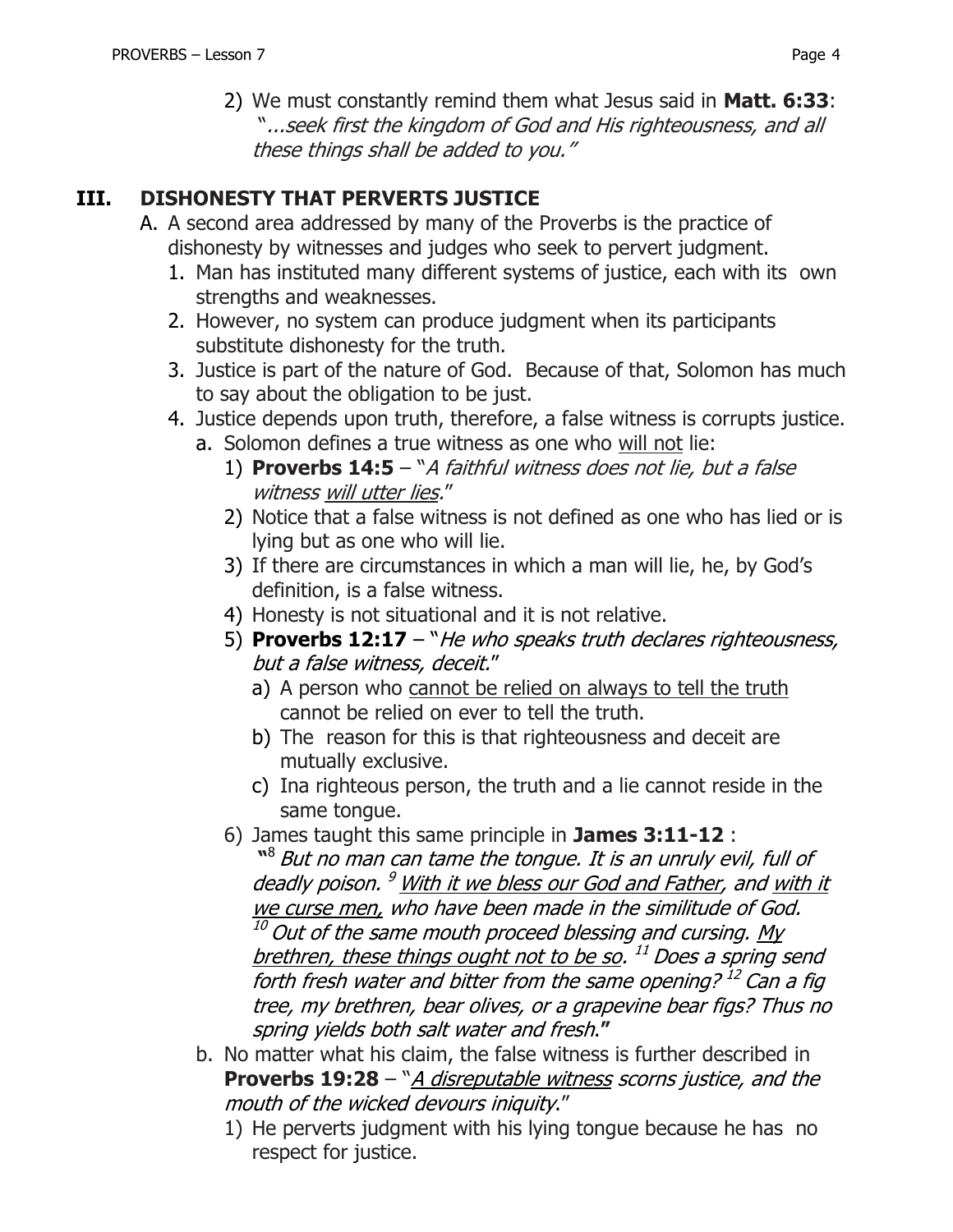- c. The damage that can be done by a false witness is impossible to overstate: **Proverbs 25:18** – "A man who bears false witness against his neighbor is like a club, a sword, and a sharp arrow."
	- 1) These the three weapons (club, sword and arrow) are used by the Solomon to emphasize the damage done by a false witness.
	- 2) It is no wonder that the Psalmist cries out in distress in **Psalm 120:2** – "Deliver my soul, O LORD, from lying lips and from a deceitful tongue."
- B. What is the fate of one who through dishonesty brings about such destruction?
	- 1. Let's see what Solomon said about this:
		- a. **Proverbs 19:5**  "A false witness will not go unpunished,and he who speaks lies will not escape."
		- b. **Proverbs 19:9**  "A false witness will not go unpunished, and he who speaks lies shall perish."
		- c. **Proverbs 21:28**  "A false witness shall perish, but the man who hears him will speak endlessly."
			- 1) This proverb tells us that even though the false witness may perish, the words he spoke will live on and will be repeated by those who hears his lies.
			- 2) The victim of the false witness may continue to suffer damage to his reputation long after the false witness is dead.
	- 2. The fate of the false witness is so great that we must heed the warning of Solomon: **Proverbs 24:28** – "Do not be a witness against your neighbor without cause, for would you deceive with your lips?"
	- 3. Why is the judgment against the false witness so strong?
		- a. Because a man's words are the true reflection of the thoughts of his heart. **Proverbs 23:7a** – "For as he thinks in his heart, so is he."
		- b. Because is it listed among the seven things that God hates: **Proverbs 6:19** – "A false witness who speaks lies, and one who sows discord among brethren."
	- 4. Jesus lectured the Pharisees on evil speech:
		- a. **Matthew 12:34**  " <sup>33</sup> Either a tree is good and its fruit is good, or else the tree is bad and its fruit is bad; for a tree is known by its fruit. <sup>34</sup> Brood of vipers! How can you, being evil, speak good things? For out of the abundance of the heart the mouth speaks. <sup>35</sup> A good man out of the good treasure of his heart brings forth good things, and an evil man out of the evil treasure brings forth evil things."
		- b. **Matthew 15:18** "But those things which proceed out of the mouth come from the heart, and they defile a man. <sup>19</sup> For out of the heart proceed evil thoughts, murders, adulteries, fornications, thefts, false witness, blasphemies."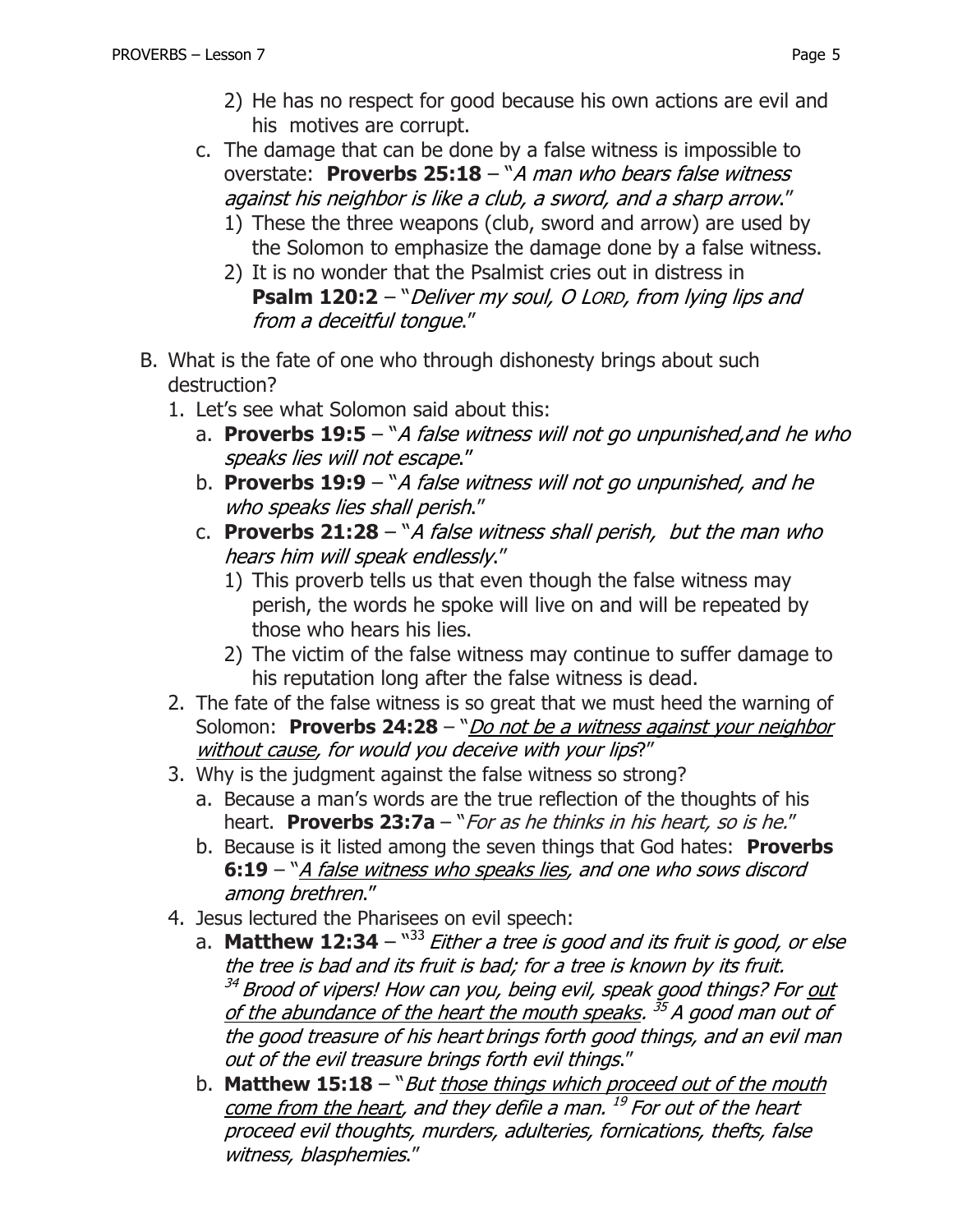- c. God gave Jeremiah this message for the people of Judah:
	- 1) **Jeremiah 9:3 & 5** " <sup>3</sup> *And like their bow they have bent their tongues for lies. They are not valiant for the truth on the earth. For they proceed from evil to evil, and they do not know Me*," says the LORD."
- 5. Speaking lies is not the only way we can be a false witness.
	- a. **Proverbs 29:24** "Whoever is a partner with a thief hates his own life; he swears to tell the truth, but reveals nothing."
	- b. The partner of a thief perverts judgment by remaining silent when he is required to give testimony regarding their crime.
	- c. According to the Law of Moses, if a witness does not tell what he has seen or knows about a crime, he is judged equally as guilty as the one accused.

**Leviticus 5:1** – "If a person sins in hearing the utterance of an oath, and is a witness, whether he has seen or known of the matter—if he does not tell it, he bears guilt."

- d. Keeping silent, when you have important information that would contribute to a trial being held is as serious an offense as actually giving false witness.
- C. What does God's word have to say about the one who dispenses judgment in legal matters.
	- 1. **Proverbs 23-24**  "It is not good to show partiality in judgment. <sup>24</sup> He who says to the wicked, '*You are righteous,'* Him the people will curse; nations will abhor him."
		- a. It is a fundamental error in the administration of justice to show partiality for or prejudice against those who are being tried.
		- b. To show either partiality or prejudice perverts justice and is an abuse of power by the judge.
		- c. The Law of Moses also forbid the perversion of justice:
			- 1) **[Exodus 23:2](https://www.biblegateway.com/passage/?search=Exodus+23:2&version=NKJV)** "You shall not follow a crowd to do evil; nor shall you testify in a dispute so as to turn aside after many to pervert justice."
			- 2) **Deuteronomy 16:19**  "You shall not pervert justice; you shall not show partiality, nor take a bribe, for a bribe blinds the eyes of the wise and twists the words of the righteous."
			- 3) **Deuteronomy 24:17**  "You shall not pervert justice due the stranger or the fatherless, nor take a widow's garment as a pledge."
	- 2. By way of contrast, consider the judge who rules righteously.
		- a. **Proverbs 24:25** "But those who rebuke the wicked will have delight, and a good blessing will come upon them."
		- b. He will be respected and loved by those who recognize in him as an equitable spirit of right judgment.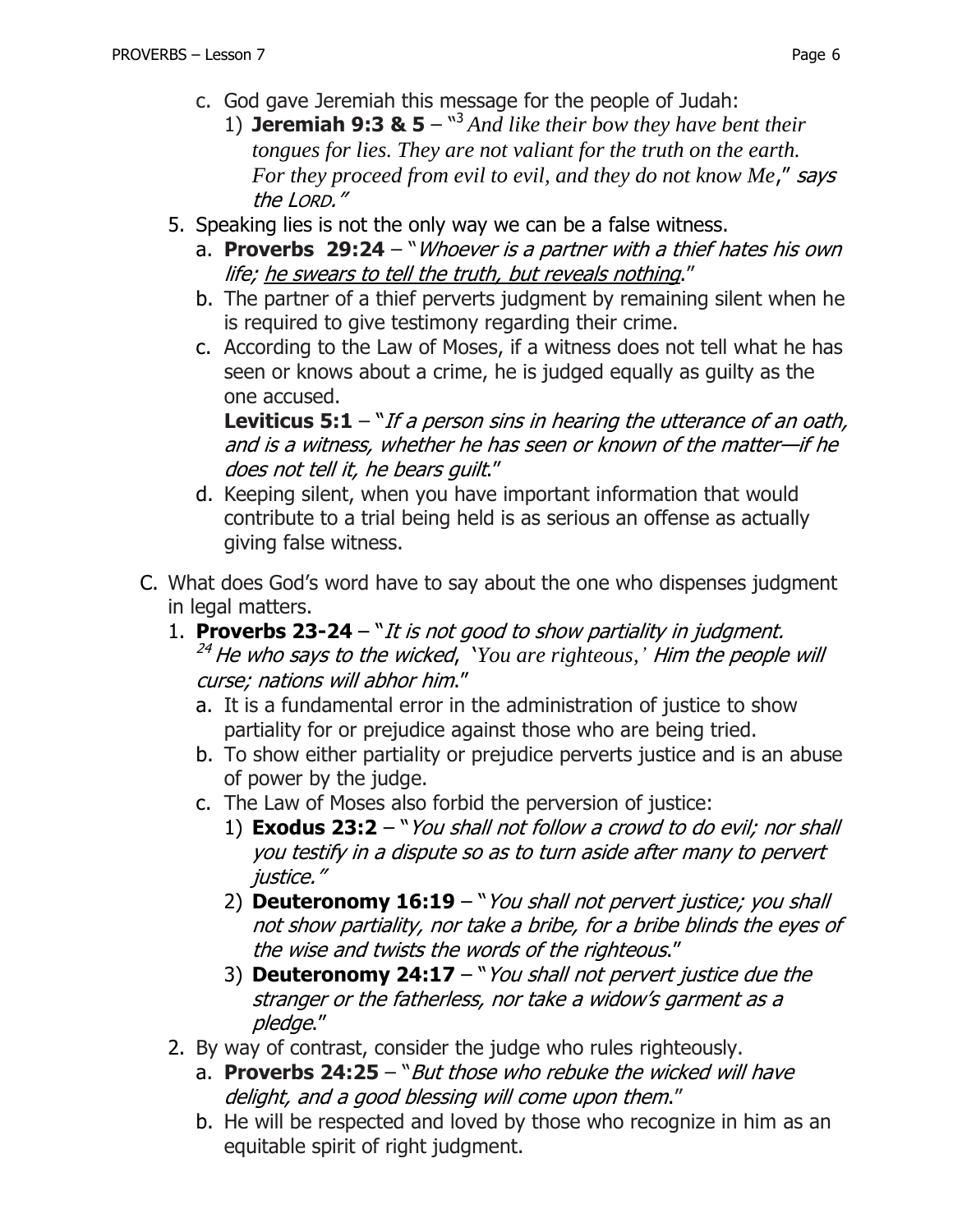- c. Even the most debased man would prefer to have his case heard before a righteous judge **if** he were the one who had been wronged.
- d. On the other hand, every criminal knows that a corrupt judge can be bought just as easily by the opposing side so it is still to his advantage to have a righteous judge.
- 3. God never perverts justice. Even Job's friend, Elihu, pronounced Job guilty of sin based on the fact that "He (God) repays man according to his work, and makes man to find a reward according to his way. Surely God will never do wickedly, nor will the Almighty pervert justice." **Job 34:11-12**
- 4. It is true that God will not pervert justice Himself, and He will not tolerate those who do.

### **IV. DISHONESTY'S BITTER FRUIT**

- A. Let's consider the fruit of dishonesty as it relates to how we are viewed by our fellowman.
	- 1. Only a fool begins to build before counting the cost of completing the project. **Luke 14:28-30** – "<sup>28</sup> For which of you, intending to build a tower, does not sit down first and count the cost, whether he has enough to finish it—<sup>29</sup> lest, after he has laid the foundation, and is not able to finish, all who see it begin to mock him, 30 saying, ' *This man began to build and was not able to finish*?' "
	- 2. Only a king destined for failure goes into battle without first counting his men and logically and accurately considering his odds for victory.
	- 3. Luke 14:31-32  $^{\text{w31}}$  Or what king, going to make war against another king, does not sit down first and consider whether he is able with ten thousand to meet him who comes against him with twenty thousand?  $32$  Or else, while the other is still a great way off, he sends a delegation and asks conditions of peace."
	- 4. Since the book of Proverbs was written to instruct us in "*wisdom, justice,* and judgment, and equity" (**Proverbs 1:3**), we must understand the fruit of dishonesty in order to help us avoid the consequences that dishonesty brings.
- B. First, God's people must be known for "keeping our word".
	- 1. **Proverbs 25:14** "Whoever falsely boasts of giving is like clouds and wind without rain."
	- 2. All of us have felt the great disappointment of being promised something that never materialized.
	- 3. Whether it is the repayment of money owed, or a promotion at work, unfulfilled promises leave a wake of disappointment.
	- 4. So it is with the dishonest man who promises much and delivers little. a. He is compared to a rising cloud in the sky after a long summer drought.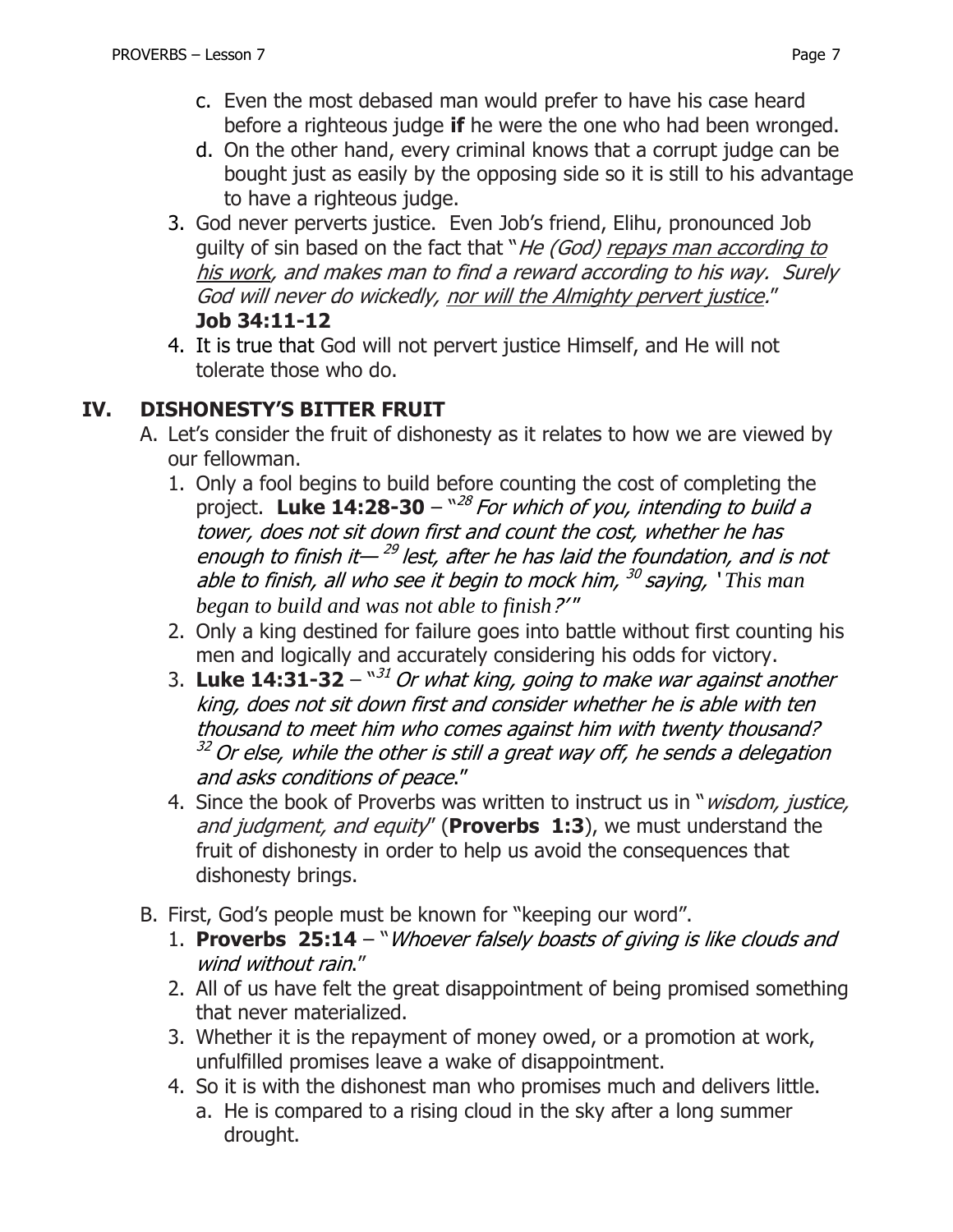- b. The breeze has the smell of rain, but the wind carries them away and the rain never appears.
- c. This untrustworthy person destroys his own reputation and those with whom he associates.
- d. Once a person proves himself untrustworthy, every word from his mouth is instantly suspect.
	- 1) Even his good deeds are often questioned as though they came from evil motives because he cannot be trusted to deliver what he says.
	- 2) Because nothing he says can be taken at face value, he often finds others avoiding him and actively seeking to exclude him from their lives.
- 5. The Law of Moses contained serious regulations regarding making an oath of any kind.
	- a. **Leviticus 5:4**  "Or if a person swears, speaking thoughtlessly with his lips to do evil or to do good, whatever it is that a man may pronounce by an oath, and he is unaware of it—when he realizes it, then he shall be guilty in any of these matters."
	- a. **Numbers 30:1-2** "Then Moses spoke to the heads of the tribes concerning the children of Israel, saying, "This is the thing which the Lorp has commanded: <sup>2</sup> If a man makes a vow to the Lorp, or swears an oath to bind himself by some agreement, he shall not break his word; he shall do according to all that proceeds out of his mouth."
	- b. Jesus had a solution for eliminating the opportunity to break a promise.
	- c. **Matthew 5:33-37**  $^{\text{w33}}$  Again you have heard that it was said to those of old, 'You shall not swear falsely, but shall perform your oaths to the Lord.'<sup>34</sup> But I say to you, do not swear at all: neither by heaven, for it is God's throne; <sup>35</sup> nor by the earth, for it is His footstool; nor by Jerusalem, for it is the city of the great King. <sup>36</sup> Nor shall you swear by your head, because you cannot make one hair white or black.<sup>37</sup> But <u>let your 'Yes' be 'Yes,' and your 'No,' 'No</u>.' For whatever is more than these is from the evil one."
- C. Secondly, and more importantly, consider the fruit of dishonesty as it relates to how God views us.
	- 1. **Proverbs 12:22**  "Lying lips are an abomination to the LORD, but those who deal truthfully are His delight."
		- a. How terrifying it would be to be an abomination to the Lord!
		- b. Being an abomination to the Lord places the liar in a class some of the most heinous crimes and wickedness.

**Revelation 21:7-8** – <sup>17</sup> He who overcomes shall inherit all things, and I will be his God and he shall be My son. <sup>8</sup> **But** the cowardly, unbelieving, abominable, murderers, sexually immoral, sorcerers,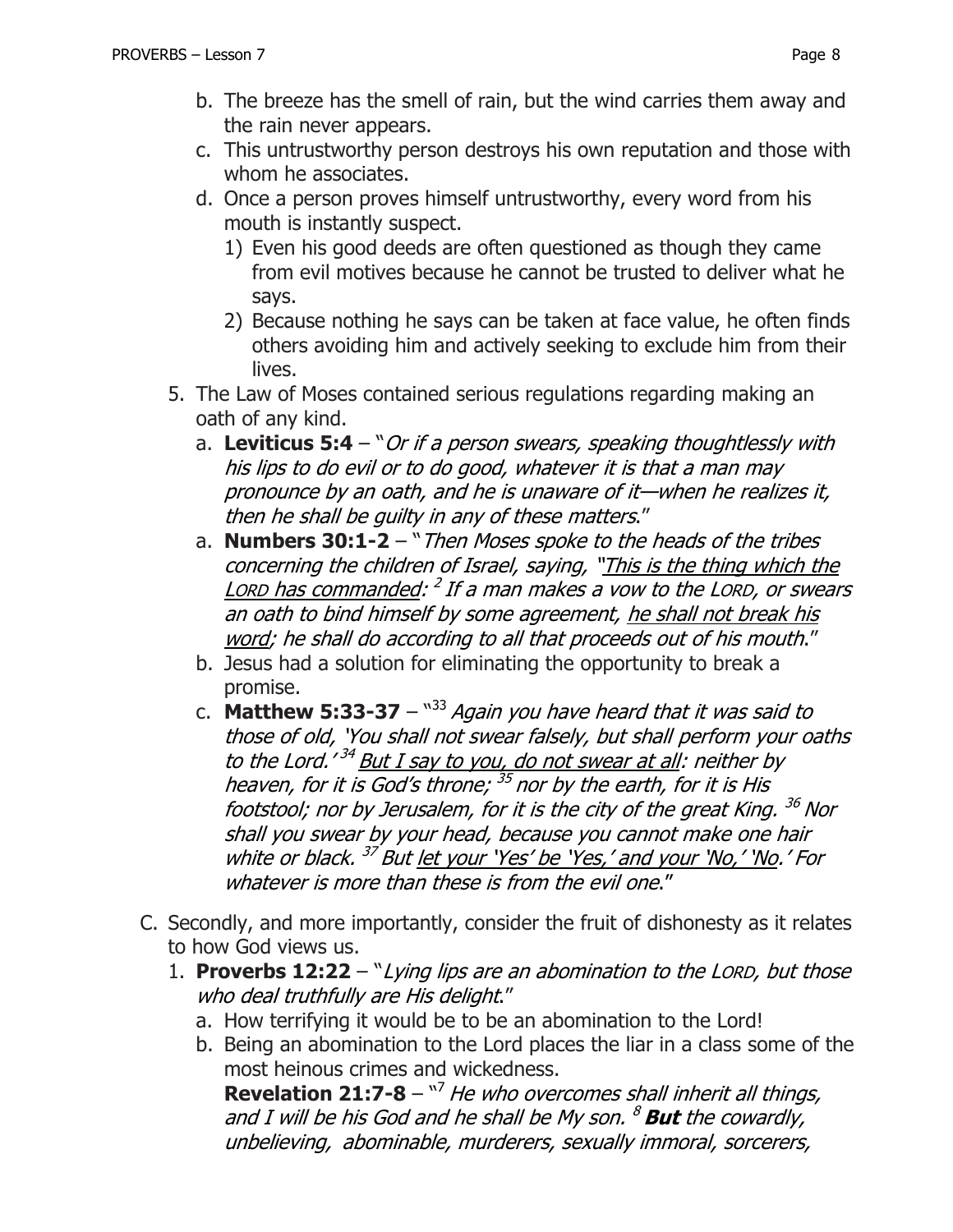idolaters, and **all liars** shall have their part in the lake which burns with fire and brimstone, which is the second death."

- c. Most people in the world do not equate telling a lie with sins like murder and sexual immorality.
- d. Some even categorize lies into "white lies", which are really not so bad and the "big fat lies" that are terrible.
- 2. However, if we will but speak the truth and deal honestly with all people, we will be the "delight" of the Lord."
	- a. The word "delight" comes from a Hebrew root word that refers to something that has been found pleasing enough to satisfy a debt.
	- b. God gave Jeremiah this message: **Jeremiah 9:23-24** <sup>~23</sup> Thus says the LORD: "Let not the wise man glory in his wisdom, let not the mighty man glory in his might, nor let the rich man glory in his riches; <sup>24</sup> but <u>let him who glories glory in this, that he understands and knows</u> Me, that I am the LORD, exercising loving kindness, judgment, and righteousness in the earth. For in these I delight," says the LORD."
	- c. Solomon knew how important truth is to God, and so he passed that on to his son:
		- 1) **Proverbs 22:19-21**  "So that your trust may be in the LORD; I have instructed you today, even you. <sup>20</sup> Have I not written to you excellent things of counsels and knowledge, <sup>21</sup> that I may make you know the certainty of the words of truth, that you may answer words of truth to those who send to you?"
		- 2) **Proverbs 12:19** "The truthful lip shall be established forever, but a lying tongue is but for a moment."

## **V. DISHONESTY'S ROOT MOTIVE**

- A. What is the motive behind the practice of lying?
	- 1. Some are motivated by greed, and others by fear.
	- 2. However, the Proverbs reveal to us what the underlying motive behind all lying, the "root" of the dishonesty:
		- a. **Proverbs 26:24** "He who hates, disguises it with his lips, and lays up deceit within himself;"
		- b. It is a hatred for God, His Word, His children, himself, and all things that are right that leads one to dishonesty.
		- c. Solomon warns us to be cautious when dealing with such a dishonest person.
		- d. **Proverbs 26:25-26** "<sup>25</sup> When he speaks kindly, <u>do not believe</u> <u>him</u>, for there are seven abominations in his heart; <sup>26</sup> though <u>his</u> hatred is covered by deceit, his wickedness will be revealed before the assembly."
		- e. Why can he not be believed?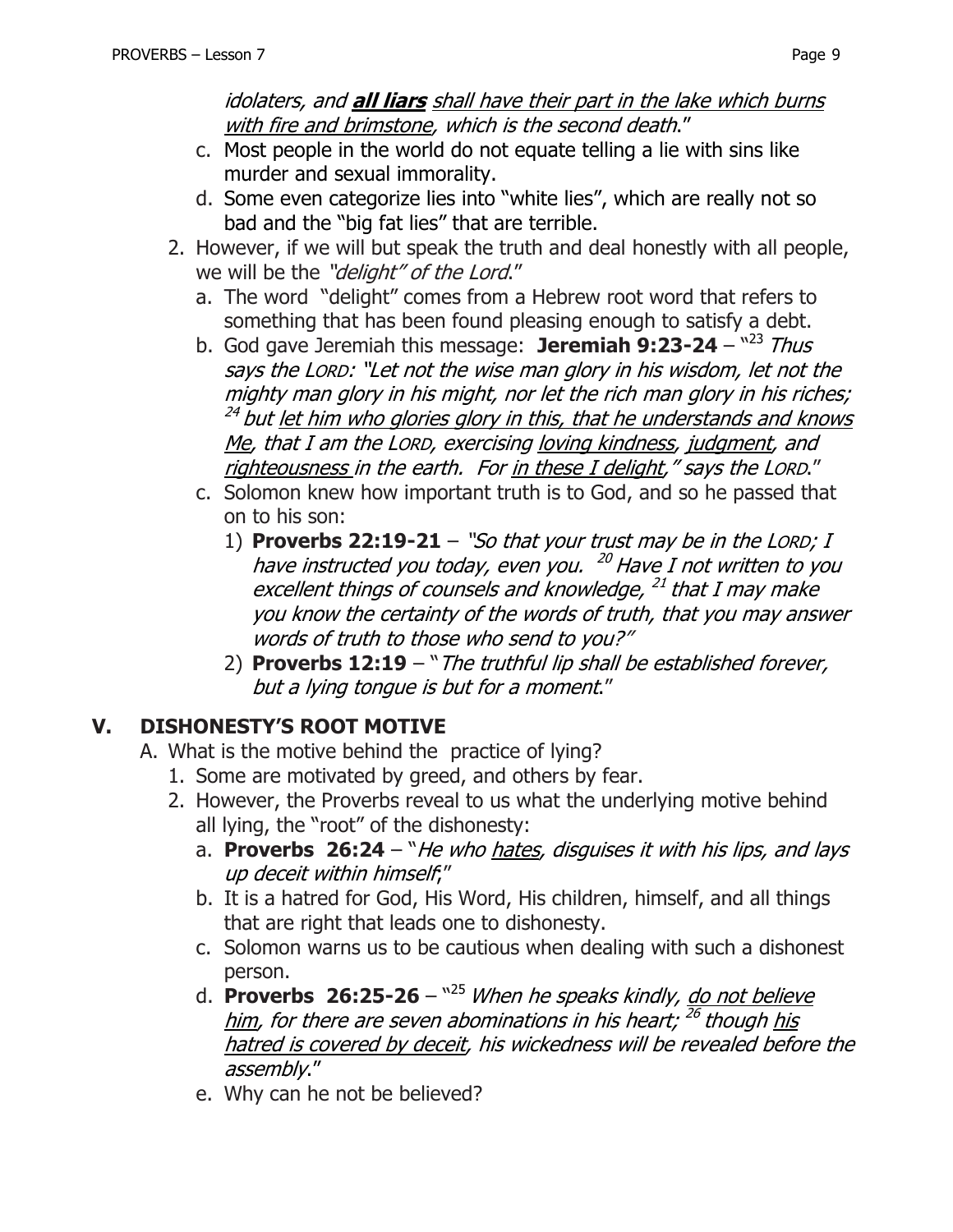- 1) Even his flattering words are insincere and have an ulterior motive. **Proverbs 29:5** – "A man who flatters his neighbor spreads a net for his feet."
- 2) He has no conscience that forbids him to harm others with his lies. **Proverbs 26:28** – "A lying tongue hates those who are crushed by it, and a flattering mouth works ruin."
- 3. On the other hand, love will not resort to lying even if it seems easier at the moment.
	- a. Love will not resort to lying even if the truth will be painful to the one who hears it.
	- b. **Proverbs 27:5-6** "Open rebuke is better than love carefully concealed. 6 Faithful are the wounds of a friend, but the kisses of an enemy are deceitful."
	- c. Unfortunately, the words of truth may sometimes be painful and cause wounds.
	- d. The same might be said of surgery.
		- 1) Surgery is almost always painful, causes wounds, and sometimes leaves deep scars.
		- 2) However, it is also often necessary to ensure health and life.
		- 3) An enemy will kiss and flatter us with lying words and false accolades because he hates us.
		- 4) A true friend will always speak the words of truth even when they are painful to hear.

## **VI. EXHORTATION TO HONESTY**

- A. The verses in Proverbs chapter thirty are written by a man named Agur who also offer some very wise counsel.
	- 1. **Proverbs 30:7-9** "*Every word of God is pure; He is a shield to those* who put their trust in Him. <sup>6</sup> Do not add to His words, lest He rebuke you, and you be found a liar.<sup>7</sup> Two things I request of You (Deprive me not before I die): <sup>8</sup> <u>Remove falsehood and lies far from me</u>; give me neither poverty nor riches — feed me with the food allotted to me; <sup>9</sup> lest I be full and deny You, and say, " Who is the LORD?" Or lest I be poor and steal, and profane the name of my God."
	- 2. Christians must choose the way of honesty at all times and in all things.
- B. We must value truth above all things if we are to be pleasing to God. We must be truthful in our speech and diligently seek the truth of God's word as a guide for our lives.
	- 1. We must value the truth as Jesus did:
		- a. **John 8:31-32** "<sup>31</sup> Then Jesus said to those Jews who believed Him, "If you abide in My word, you are My disciples indeed. <sup>32</sup> And <u>you shall</u> know the truth, and the truth shall make you free."
		- b. Those who do not listen to the word of Jesus are children of the Devil: